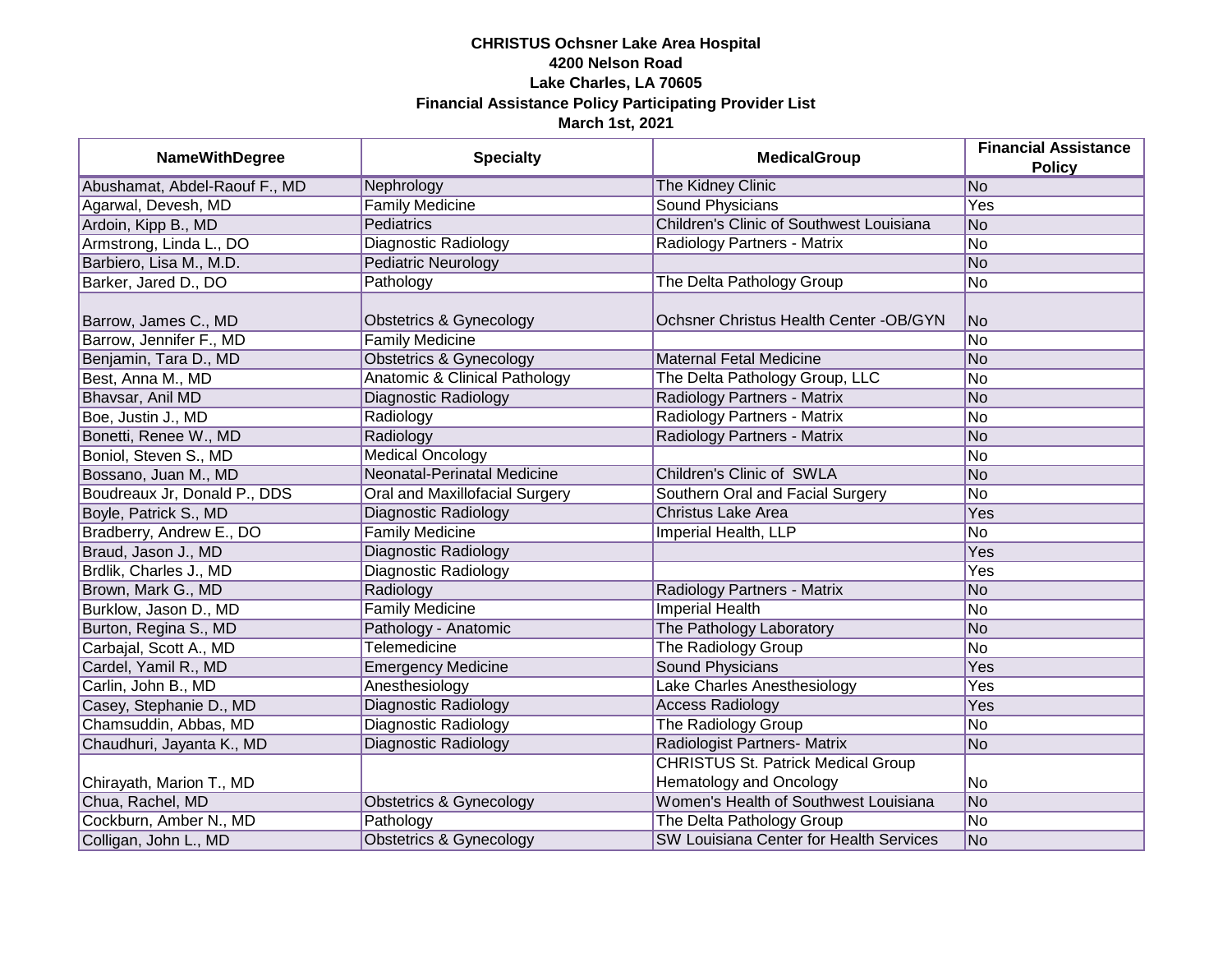| Collins, George R., DO       | Pathology                             | Delta Pathology Group                           | Yes            |
|------------------------------|---------------------------------------|-------------------------------------------------|----------------|
| Colpitts, Ralph W., MD       | <b>Plastic Surgery</b>                |                                                 | No             |
| Craig, Anna M., MD           | Pediatrics                            |                                                 | No             |
| Crosier, M'Liss L., MD       | Pathology                             | The Delta Pathology Group                       | No             |
| Dalovisio, Andrew, MD        |                                       | <b>Ochsner Health</b>                           | No             |
| Dann, Phoebe, MD             | Diagnostic Radiology                  | Radiology Partners - Matrix                     | No             |
| Dartez, Denny J., MD         | Diagnostic Radiology                  | <b>Access Radiology</b>                         | Yes            |
| Davis-Fontenot, Kerri E., MD | Dermatology                           | Dermatology Associates of SW LA, LLC            | No             |
| Dedo, William R., MD         | Anesthesiology                        | Professional Anesthesia Services, Inc.          | Yes            |
| Dier, Gary L., MD            | Radiology                             | Matrix Radiology                                | No             |
| Digby, Myles C., MD          | Radiology                             | Access Radiology ~ Slidell                      | Yes            |
| Digiglia, John A., MD        | <b>Family Medicine</b>                | <b>Imperial Health</b>                          | No             |
| Diket, Albert L., MD         | Maternal-Fetal Medicine               | <b>Maternal Fetal Practice</b>                  | No             |
| DiVittorio, Roy, MD          | Telemedicine                          | <b>Access Radiology</b>                         | Yes            |
| Doiron, Mark L., MD          | Anesthesiology                        | Lake Charles Anesthesiology                     | Yes            |
| Donnelly III, Joseph L., MD  | <b>Emergency Medicine</b>             | <b>CHRISTUS Emergency Room (STE)</b>            | Yes            |
| Doshi, Snehal, MD            | <b>Pediatric Neurology</b>            |                                                 | No             |
| Drew, Jack, MD               | Diagnostic Radiology                  | Radiology Partners - Matrix                     | No             |
| Eapen, Paula M., MD          | Pathology - Anatomic                  | The Pathology Laboratory, APMC                  | No             |
| Eckard, Valerie, MD          | Radiology                             | <b>Radiology Partners - Matrix</b>              | No             |
| Eisenberg, Danny, MD         | Radiology                             | Radiology Partners - Matrix                     | No             |
| Ewane, Kenneth A., MD        | Urology                               | <b>LMDC Urology</b>                             | No             |
| Falgoust, Donald C., MD      | Ophthalmology                         | Falgoust Eye Medical & Surgical, LLC            | No             |
| Fenn MD, Paul E.             | <b>Orthopedic Surgery</b>             | <b>Orthopaedic Reconstructive Subspecialist</b> | No             |
| Fisher, George R., DDS       | <b>Oral and Maxillofacial Surgery</b> | Lake Charles Oral & Facial Surgery, LLC         | No             |
| Fisher, Karen M., MD         | Gynecology                            |                                                 | No             |
| Fontenot, Christopher J., DO | <b>Family Medicine</b>                |                                                 | No             |
| Fontenot, Jason, MD          |                                       | Anesthesia Associates Of Opelousas              | Yes            |
| Ford, Thomas B., MD          | <b>Orthopedic Surgery</b>             |                                                 | No             |
| Foret, Andrew L., MD         | Surgery of the Hand                   | Center for Orthopaedics                         | No             |
| Foret, Jonathan L., MD       | <b>Orthopedic Surgery</b>             | <b>Center for Orthopaedics</b>                  | No             |
| Foret, Ryan T., MD           | <b>Family Medicine</b>                | Lechtenberg and Foret, LLC                      | No             |
| Forsyth, Bradley K., MD      | Obstetrics & Gynecology               | <b>Memorial Medical Group</b>                   | No             |
|                              |                                       | Imperial Health, LLP Cardiovascular             |                |
| Foster, Corey G., MD         | Cardiovascular Disease                | Specialist                                      | N <sub>o</sub> |
| Frazier, Kenyatta J., MD     | <b>Emergency Medicine</b>             | Sound Physicians                                | Yes            |
| Frazier, William J., MD      | Urology                               | <b>CHRISTUS Ochsner Lake Area Hospital</b>      | Yes            |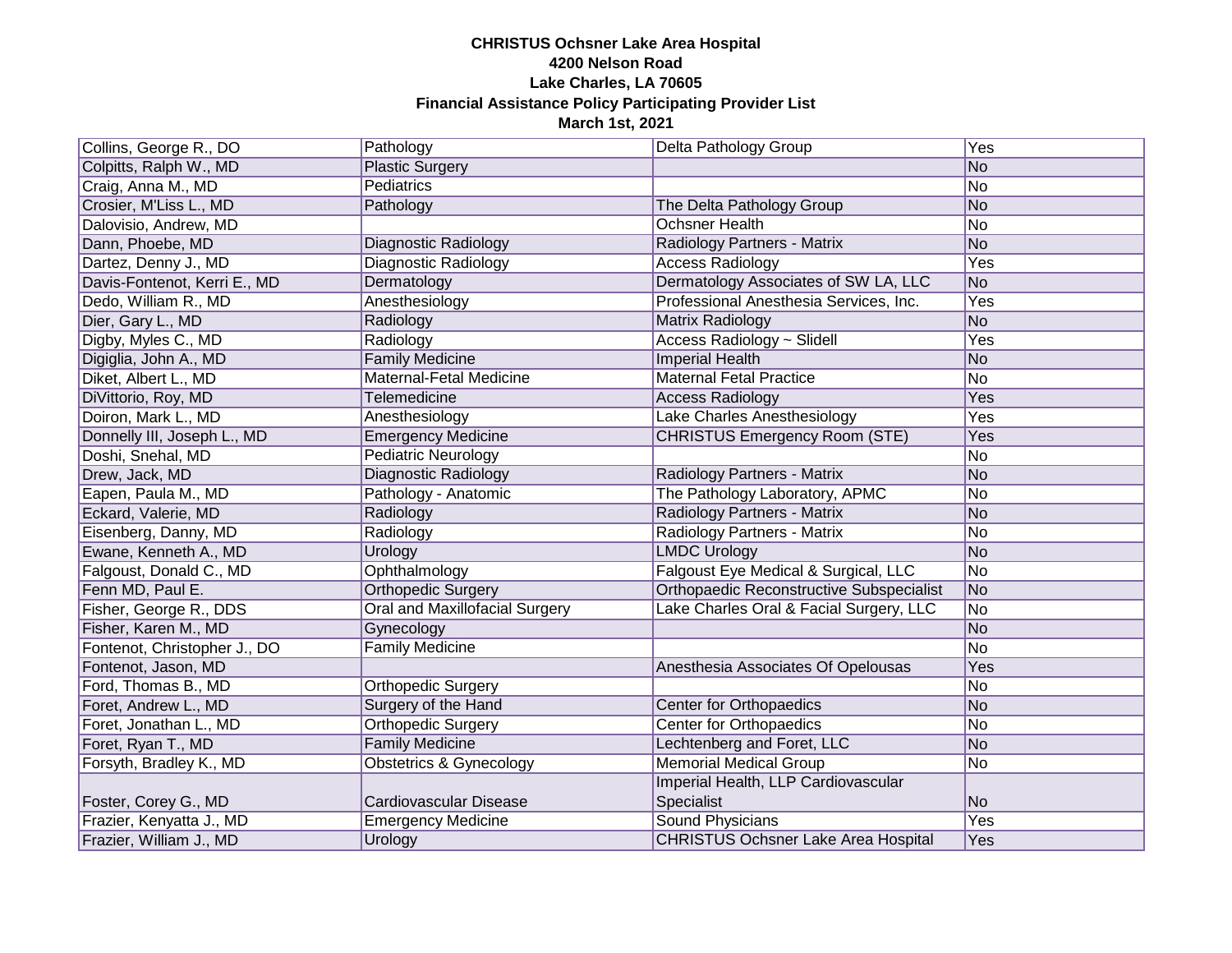| Garber, Vernon L., DPM                      | Podiatry                                | <b>Garber Foot and Ankle Clinic</b>                        | No             |
|---------------------------------------------|-----------------------------------------|------------------------------------------------------------|----------------|
| Garitty, Michael J., MD                     | <b>Orthopedic Surgery</b>               | Center for Orthopaedics                                    | No             |
| George, Bassem R., MD                       | <b>Emergency Medicine</b>               | Sound Physicians                                           | Yes            |
| George, James S., MD                        |                                         | <b>Sound Physicians</b>                                    | Yes            |
| Geracimos, Ryan T., MD                      | Diagnostic Radiology                    | Radiology Partners - Matrix                                | No             |
| Gervais, Donald S., MD                      | Neurology                               | Neuro Diagonistic Monitoring, LLC                          | No             |
| Gilmore, Richard M., MD                     | <b>Cardiovascular Disease</b>           | Imperial Health, LLP                                       | No             |
|                                             | Interventional Radiology and Diagnostic |                                                            |                |
| Giuliano, Anne W., MD                       | Radiology                               | <b>Radiology Partners Matrix</b>                           | No             |
| Goh, Lucy M., MD                            | Pediatrics                              | <b>SWLA Center for Health Services</b>                     | No             |
| Gordon, Robert A., MD                       | Ophthalmology                           | <b>Opthalmology Department</b>                             | No             |
| Green, Tyson E., DPM                        | Podiatry                                | Center for Orthopaedics & Spine LLC                        | No             |
| Gros, Jr. MD, Albert                        |                                         | Anesthesia Associates of Opelousas                         | Yes            |
| Groves Jr, James W., MD                     | Obstetrics & Gynecology                 | J William Groves Jr MD                                     | No             |
| Guidry, Floyd A., MD                        | <b>Obstetrics &amp; Gynecology</b>      |                                                            | No             |
| Guillermo, Andres J., MD                    | <b>Family Medicine</b>                  | Imperial Health, LLP                                       | No             |
| Guoth, Pamela R., MD                        | <b>Family Medicine</b>                  | <b>CHRISTUS Emergency Room (STE)</b>                       | Yes            |
| Hale, Steven S., MD                         | Orthopedic Surgery                      | Center for Orthopaedics & Spine LLC                        | No             |
|                                             |                                         |                                                            |                |
|                                             |                                         |                                                            |                |
| Hall IV, Daniel T., DPM                     | Podiatry                                | Louisiana Foot and Ankle Specialists, LLC                  | No.            |
| Hall, Gregory J., MD                        | Radiology                               | Radiology Partners - Matrix                                | No.            |
| Haman, Timothy C., MD                       | <b>Internal Medicine</b>                | <b>CHRISTUS Internal Medicine Moss Bluff</b>               | N <sub>o</sub> |
| Hanudel, Matthew W., MD                     | <b>Emergency Medicine</b>               |                                                            | lNo            |
| Harris, Lisa K., MD                         |                                         |                                                            | Yes            |
| Hartz, William H., MD                       | Radiology                               | Radiology Partners- Matrix                                 | N <sub>o</sub> |
| Hawk, Kristina E., MD                       | <b>Diagnostic Radiology</b>             | Radiology Partners - Matrix                                | No             |
| Heinlen, Stephanie S., MD                   | Radiology                               | <b>Radiology Partners Matrix</b>                           | No.            |
| Helton, Jackson W., MD                      |                                         |                                                            | Yes            |
| Hernandez Aviles, Maria G., MD              | Pediatrics                              | The Pediatric Center                                       | No             |
| Herrington, Bruce, MD                       | Pathology                               | The Delta Pathology Group                                  | No             |
| Hickey-White, Sarah E., MD                  | Pediatrics                              | The Pediatric Center of SWLA                               | No.            |
| Hillebrandt, Cole, MD                       | <b>Emergency Medicine</b>               | Schumacher                                                 | Yes            |
| Hinton, Michael A., MD                      | <b>Orthopedic Surgery</b>               | <b>Orthopaedics Specialists</b>                            | No.            |
| Holliday, Rex, MD                           |                                         | <b>Radiology Partners Matrix</b>                           | No             |
| Holt, Peter D., MD                          | Radiology                               | Radiology Partners - Matrix                                | No             |
| Hussain, Faheem H., MD<br>Hutson, Rodney K. | Diagnostic Radiology<br>Radiology       | Radiology Partners - Matrix<br>Radiology Partners - Matrix | No<br>No.      |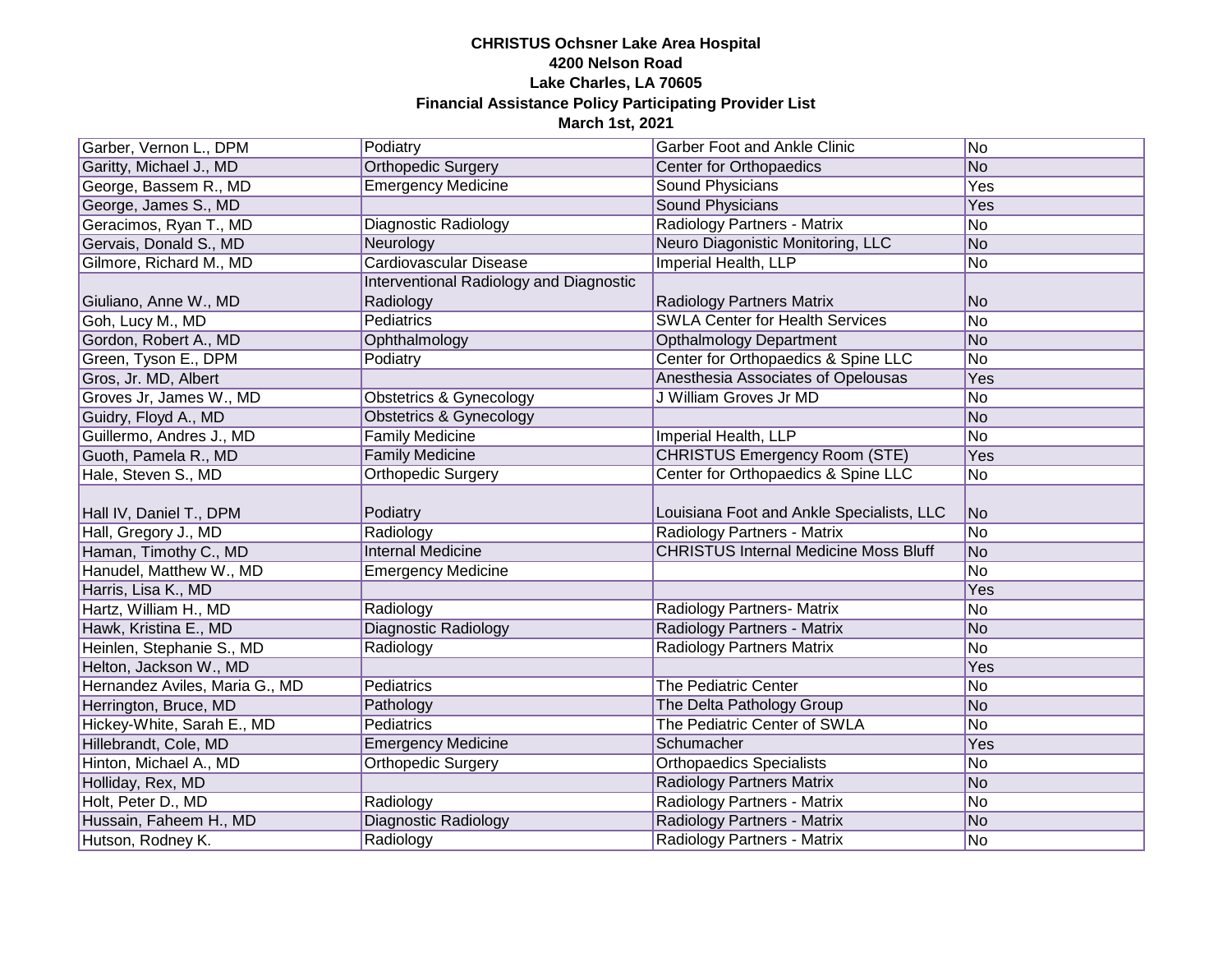| Jadoon, Muhammad Atif S., MD | Internal Medicine                  |                                             | Yes        |
|------------------------------|------------------------------------|---------------------------------------------|------------|
| Johnson, Joffre E., MD       | <b>Emergency Medicine</b>          | <b>Christus Shreveport/Bossier</b>          | Yes        |
|                              |                                    | <b>CHILDREN'S CLINIC OF SOUTHWEST</b>       |            |
| Karriker, Bryan S., MD       | Pediatrics                         | <b>LOUISIANA</b>                            | No         |
| Karsenti, Jeremie N., DO     | Radiology                          | Radiology Partners - Matrix                 | No         |
| Kathrotia, Kevin, MD         | <b>Pediatric Neurology</b>         |                                             | No         |
| Kattash, Mudar M., MD        | <b>Pediatric Cardiology</b>        | Pediatric Cardiology of Southwest LA        | No         |
| Kazecki, Thomas A., MD       |                                    |                                             | Yes        |
| Kelly, Brandi J., MD         | Pathology - Anatomic               | The Pathology Laboratory                    | No         |
| Khan, Mahjabeen F., MD       | Pediatrics                         | The Pediatric Center of SWLA                | No         |
| Khare, Vivek K., MD          | Pathology                          | The Delta Pathology Group                   | No         |
| Kovar, Jay L., MD            | <b>Emergency Medicine</b>          | <b>Sound Physicians</b>                     | Yes        |
| Laborde, Richard S., MD      | Anesthesiology                     | Lake Charles Anesthesiology                 | Yes        |
| Laborde, William, MD         | <b>Emergency Medicine</b>          |                                             | <b>Yes</b> |
| LaComb, Amanda M., MD        | <b>Family Medicine</b>             | <b>CHRISTUS Health St. Patrick Hospital</b> | <b>Yes</b> |
| Landry, David J., MD         | <b>Family Medicine</b>             | Lake Area Medical Center                    | Yes        |
| Langford, Erin E., MD        | Pathology - Anatomic               | The Delta Pathology Group                   | No         |
| LeBeau, Jake T., MD          | <b>Cardiovascular Disease</b>      | Imperial Health, LLP                        | No         |
| LeBlanc, Blake J., MD        | Otolaryngology                     | <b>ENT &amp; Allergy Clinic LLC</b>         | No         |
|                              |                                    |                                             |            |
| Leggio, Brandon A., MD       | Obstetrics & Gynecology            | Ochsner Christus Health Center -OB/GYN      | No         |
| Lemaire, Mark D., MD         | Anesthesiology                     | Lake Charles Anesthesia                     | Yes        |
| Lemoine, Dwight R., MD       | Anesthesiology                     | Lake Charles Anesthesiology                 | Yes        |
| Leung, Tony W., MD           | Nephrology                         | Tony Leung, MD LLC                          | No         |
| Lewis Sr, Ronald M., MD      | Anesthesiology                     | Anesthesia Associates                       | No         |
| Lockwood, Matthew M., MD     | <b>Emergency Medicine</b>          | Sound Physicians                            | Yes        |
| Lodhi, Ahad A., MD           | Nephrology                         | The Kidney Clinic                           | No         |
| Loehn, Bridget C., MD        | Otolaryngology                     | <b>Imperial Health</b>                      | No         |
| Lopez, Frank W., MD          | Physical Medicine & Rehabilitation | <b>Frank Lopez</b>                          | No         |
|                              |                                    | Ochsner CHRISTUS Health Center -            |            |
| Mahmood, Tashfeen, MD        | <b>Internal Medicine</b>           | Pulmonology                                 | No         |
| Marrazzo, Joseph C., MD      | Pathology - Anatomic               | The DeltaPathology Group                    | Yes        |
| Martinez, Richard L., MD     | Radiology                          | <b>Access Radiology</b>                     | Yes        |
| Maskas, Nickolas S., DDS, MD | Oral and Maxillofacial Surgery     | Louisiana Oral & Implant Surgery            | No         |
| Maust, Jay R., MD            | Pediatrics                         | Children's Clinic of Southwest Louisiana    | No         |
| Maze, James G., MD           | <b>Radiation Oncology</b>          |                                             | No         |
| McBroom, Stacy, DO           | Urology                            | Urology Clinic                              | No.        |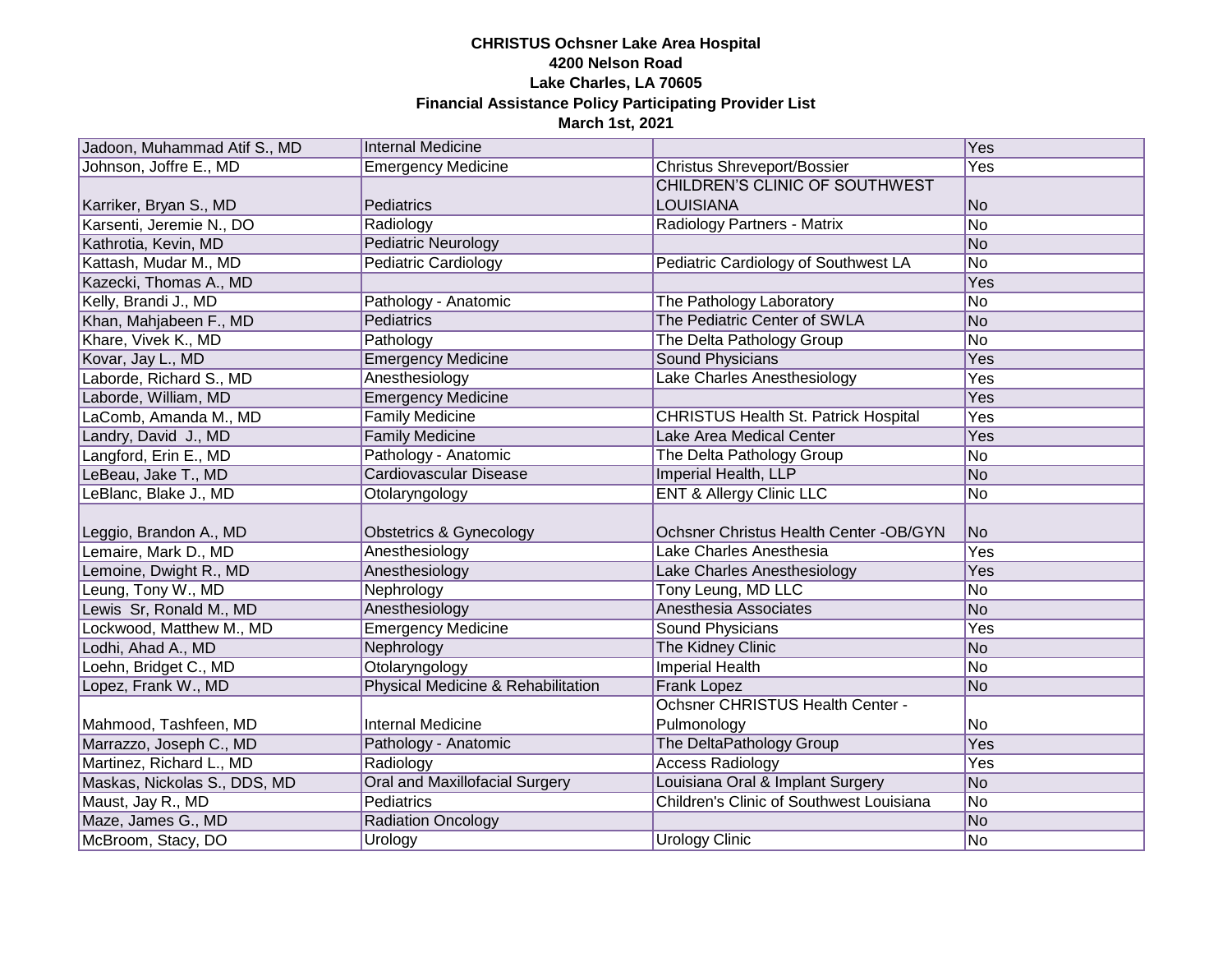| Mccall, Ricardo M., MD      | Gastroenterology                         | GI Associates of SWLA, LLC                  | No             |
|-----------------------------|------------------------------------------|---------------------------------------------|----------------|
| Mendez, Enrique A., MD      | Rheumatology                             | Imperial Health, LLP                        | No             |
| Menn, Kirsten A., MD        | Radiology                                |                                             | Yes            |
| Miguez, Michael W., MD      | <b>Anatomic &amp; Clinical Pathology</b> | Delta Pathology Group                       | Yes            |
| Millare, Giovanni G., MD    | Radiology                                | Radiology Partners - Matrix                 | No             |
| Miller, Lee M., MD          | Dermatology                              | Dermatology Associates of SWLA, LLC         | No             |
| Mitchell, Tammy, MD         | <b>Family Medicine</b>                   | <b>Ochsner Christus Family Medicine</b>     | No             |
| Monlezun Jr., Lee J., MD    | <b>Obstetrics &amp; Gynecology</b>       |                                             | No             |
| Moore, Robert C., MD        | <b>Obstetrics &amp; Gynecology</b>       | Woman's MFM                                 | No             |
| Morton, Clarke J., MD       | <b>Emergency Medicine</b>                | <b>Christus Lake Area</b>                   | Yes            |
| Mukku, Venkata K., MD       | <b>Internal Medicine</b>                 | <b>CHRISTUS Health St. Patrick Hospital</b> | N <sub>o</sub> |
|                             |                                          | <b>CHRISTUS Health St. Frances Cabrini</b>  |                |
| Mustapha, Ahmad, MD         | <b>Internal Medicine</b>                 | Hospital                                    | No             |
| Naeem, Uzma, MD             | <b>Obstetrics &amp; Gynecology</b>       | Uzma Porche, MD                             | No             |
| Nauts, Matias J., DO        |                                          | <b>Imperial Health</b>                      | No             |
| Neal, Paul, DO              | <b>Internal Medicine</b>                 | <b>Sound Physicians</b>                     | Yes            |
| Newman, Barbara A., MD      | Radiology                                | <b>Sound Physicians</b>                     | Yes            |
| Nguyen, Ken T., MD          | <b>Internal Medicine</b>                 |                                             | Yes            |
| Nisar, Chaudhry A., MD      | Nephrology                               |                                             | No             |
| Odenheimer, Reynard C., MD  | Neurology                                |                                             | No             |
| Oh, Eugene, MD              | <b>Diagnostic Radiology</b>              | <b>Radiology Partners- Matrix</b>           | No             |
| Olivier, Maureen A., MD     | Dermatology                              | <b>Olivier Dermatology</b>                  | No             |
| Ombaba, Jackson M., MD      | <b>Emergency Medicine</b>                | <b>Sound Physicians</b>                     | Yes            |
| O'Neal, Keane T., MD        | <b>Family Medicine</b>                   | Imperial Health, LLP                        | No             |
| Otto, Tara M., MD           | <b>Diagnostic Radiology</b>              | Radiologist Partners- Matrix                | No             |
| Owings, Richard A., MD      | Pathology                                | The Delta Pathology Group                   | N <sub>o</sub> |
|                             |                                          |                                             |                |
| Patel, Nisha B., MD         | Gastroenterology                         | Gastroenterology Associates of SWLA, LLC    | No             |
| Pourciau, John K., DPM      | Podiatry                                 | Center for Neurosurgery at Pierremont       | No             |
| Prestia, Alice B., MD       | <b>Obstetrics &amp; Gynecology</b>       | Women's Health of Southwest Louisiana       | No             |
| Price MD, Katie E., MD      | Pediatrics                               | <b>Children's Clinic of SWLA</b>            | No             |
| Primeaux, Thad M., MD       | Pathology - Anatomic                     | The Pathology Laboratory, APMC              | No             |
| Przybylski, Mallory M., DPM | Podiatry                                 | Louisiana Foot and Ankle Specialist, LLC    | No             |
| Rasberry, Melissa L., MD    | <b>Family Medicine</b>                   | Imperial Health, LLP                        | No             |
| Redfield, Samantha M., MD   | Pathology                                | The Delta Pathology Group                   | No             |
| Richard, Stephanie S., MD   | Anatomic & Clinical Pathology            | The Pathology Laboratory                    | No             |
| Richert, Albert W., MD      | Pediatrics                               | <b>Pediatric Center of Southwest LA</b>     | No             |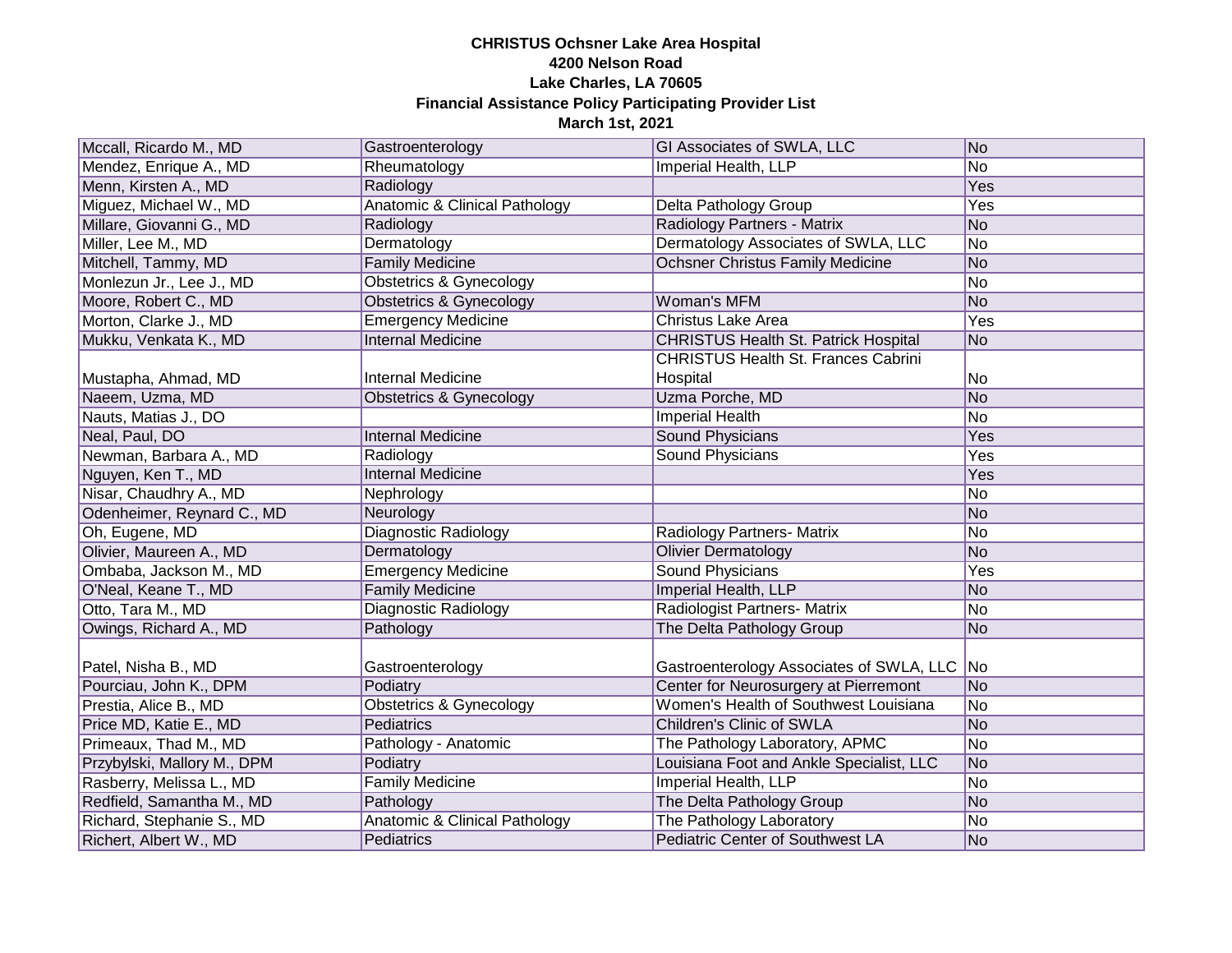| Richter, Erik, MD                                | <b>Diagnostic Radiology</b>                      | <b>Radiology Partners Matrix</b>            | No             |
|--------------------------------------------------|--------------------------------------------------|---------------------------------------------|----------------|
|                                                  |                                                  | <b>CHRISTUS Health St. Frances Cabrini</b>  |                |
| Richter, Henry J., MD                            | <b>Emergency Medicine</b>                        | Hospital                                    | Yes            |
| Rodgers, Alycia L., MD                           | <b>Pediatrics</b>                                | Pediatric Center of Southwest LA            | No             |
| Rosell, John F., MD                              | <b>Family Medicine</b>                           | <b>Schumacher Clinical Partners</b>         | Yes            |
| Rudd, Justin W., MD                              | <b>General Surgery</b>                           | <b>Imperial Health</b>                      | No             |
| Rumsey, Robert L., MD                            | Pathology - Anatomic                             | The Pathology Laboratory                    | No             |
| Rutland, Edward H., MD                           | Urology                                          |                                             | No             |
| Sadeghi, Seyed A., MD                            | <b>Family Medicine</b>                           | <b>Sound Physicians</b>                     | Yes            |
| Sam, Ronald E., DO                               | <b>Internal Medicine</b>                         | <b>Sound Physicians</b>                     | Yes            |
| Santa Maria, Jed A., MD                          | <b>Diagnostic Radiology</b>                      | <b>Radiology Partners Matrix</b>            | Yes            |
| Saqer, Jamal G., MD                              | <b>Pediatrics</b>                                | Children's Clinic of SW Louisiana           | No             |
| Savit, Russ M., MD                               | <b>Diagnostic Radiology</b>                      | <b>Radiology Partners Matrix</b>            | No             |
| Scroggs, Matthew G., MD                          | <b>Obstetrics &amp; Gynecology</b>               |                                             | No             |
| Selim, Niazy M., MD                              | Gastroenterology                                 | <b>Imperial Health LLP</b>                  | No             |
| Shahid, Kamran, MD                               | <b>Interventional Cardiology</b>                 | Ochsner                                     | No             |
|                                                  |                                                  | Memorial Medical Group - Advanced           |                |
| Siddiq, Farjaad M., MD                           | Urology                                          | Urology                                     | No             |
| Simmons, Pamela M., DO                           | <b>Obstetrics &amp; Gynecology</b>               | <b>Maternal Fetal Medicine</b>              | No             |
| Smith, John W., MD                               | <b>Internal Medicine</b>                         | <b>CHRISTUS Health Shreveport-Bossier</b>   | Yes            |
| Smith, Shondra L., MD                            |                                                  | Dermatology and Advanced Aesthetics, LLC No |                |
| Snead, Christopher S., MD                        | Dermatology<br>Hematology/Oncology               | <b>Christus Provider Network</b>            | N <sub>o</sub> |
| Sonnier, Jessica N., MD                          | <b>Emergency Medicine</b>                        | <b>Sound Physicians</b>                     | Yes            |
|                                                  | <b>Maternal-Fetal Medicine</b>                   | <b>Womans MFM</b>                           | No             |
| St Amant, Marshall S., MD                        | <b>Family Medicine</b>                           | <b>Sound Physicians</b>                     | Yes            |
| Stanley, Kenneth J., MD                          |                                                  | <b>Radiology Partners Matrix</b>            | No             |
| Stears, Robert L., MD<br>Stephenson, Lyle R., MD | <b>Diagnostic Radiology</b><br><b>Pediatrics</b> | The Pediatric Center of SWLA                | No             |
| Strauss, Philip L., MD                           | <b>Emergency Medicine</b>                        | <b>Sound Physicians</b>                     | <b>Yes</b>     |
| Strittmatter, Heather G., MD                     |                                                  | <b>Access Radiology</b>                     | <b>Yes</b>     |
|                                                  | <b>Diagnostic Radiology</b>                      | <b>Radiology Partners Matrix</b>            | N <sub>o</sub> |
| Sulzer, Jana L., MD<br>Talmi, Danit, MD          | <b>Diagnostic Radiology</b>                      |                                             | No             |
|                                                  | <b>Diagnostic Radiology</b>                      |                                             | No             |
| Tank, Jay D., MD                                 | Radiology                                        | Radiology Partners - Matrix                 | No             |
| Teran, Juan C., MD                               | Gastroenterology                                 | <b>Imperial Health, LLP</b>                 | N <sub>o</sub> |
| Thibodeaux, Joel D., MD                          |                                                  | The Delta Pathology Group, LLC              | Yes            |
| Thomas Jr, Donald L., MD                         | Diagnostic Radiology                             | <b>Access Radiology</b>                     |                |
| Thomas, Jenny M., MD                             | Pediatrics                                       | Pediatric Center of Southwest LA            | No             |